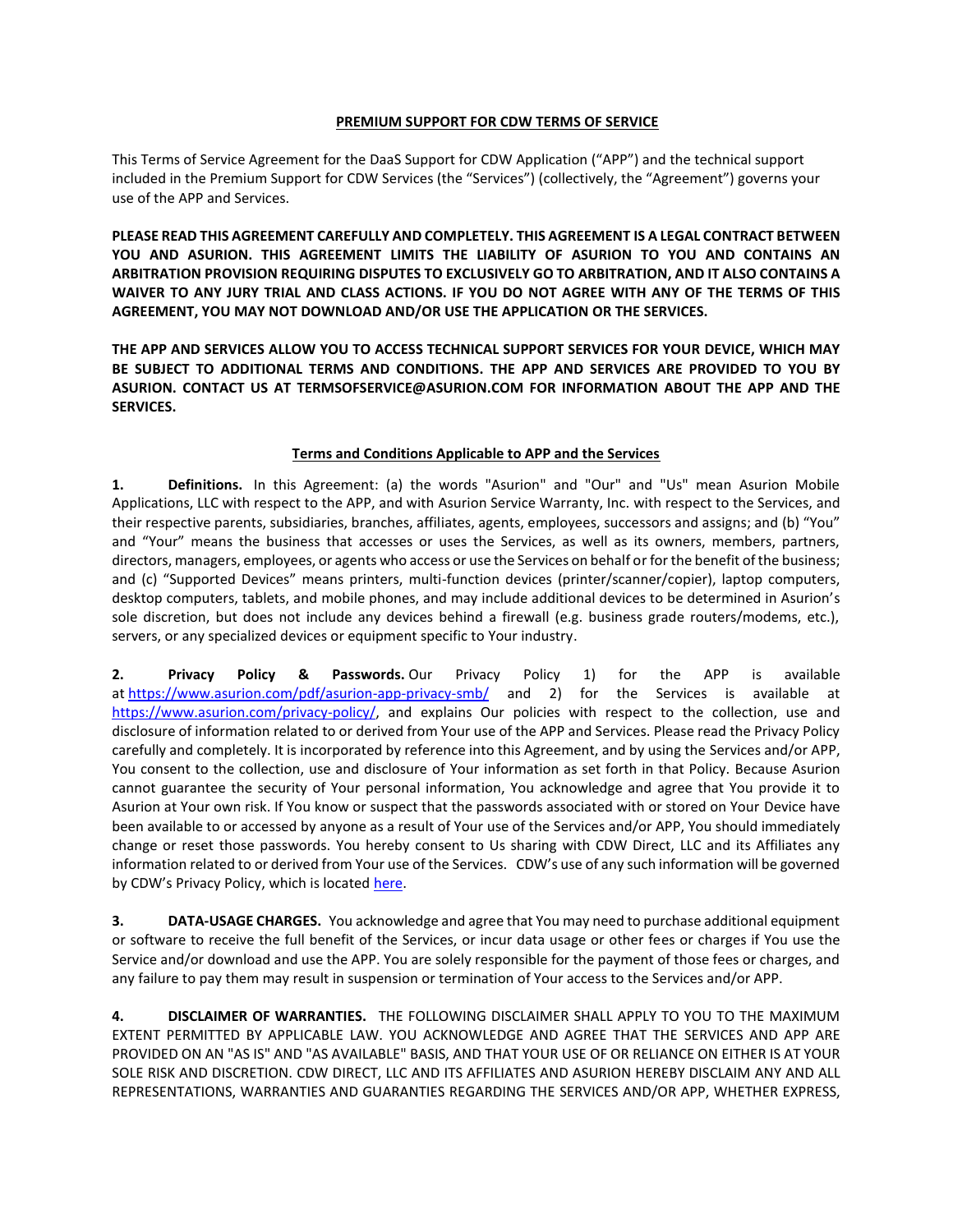IMPLIED OR STATUTORY, AND INCLUDING, WITHOUT LIMITATION, THE IMPLIED WARRANTIES OF MERCHANTABILITY, FITNESS FOR A PARTICULAR PURPOSE, AND NON-INFRINGEMENT. FURTHERMORE, ASURION MAKES NO WARRANTY THAT (A) THE SERVICES AND/OR APP WILL MEET YOUR REQUIREMENTS; (B) THE SERVICES AND/OR APP WILL BE AVAILABLE, TIMELY, CURRENT, ACCURATE, RELIABLE, COMPLETE, SECURE OR ERROR-FREE; (C) THE QUALITY OF ANY PRODUCTS, SERVICES, INFORMATION OR OTHER MATERIAL ACCESSED OR OBTAINED BY YOU THROUGH THE SERVICES AND/OR APP WILL BE AS REPRESENTED OR MEET YOUR EXPECTATIONS; OR (D) ANY ERRORS IN THE SERVICES AND/OR APP WILL BE CORRECTED. NO ADVICE OR INFORMATION, WHETHER ORAL OR WRITTEN, OBTAINED BY YOU FROM ASURION OR THE SERVICES AND/OR APP SHALL CREATE ANY REPRESENTATION, WARRANTY OR GUARANTY. FURTHERMORE, YOU ACKNOWLEDGE AND AGREE THAT NEITHER ASURION NOR CDW DIRECT, LLC AND ITS AFFILIATES HAS ANY OBLIGATION TO SUPPORT OR MAINTAIN THE SERVICES AND/OR APP. YOU ACKNOWLEDGE AND AGREE THAT ASURION MIGHT NOT BE ABLE TO OFFER THE SERVICES AND/OR APP AT ALL, IN THE ABSENCE OF THE FOREGOING DISCLAIMERS AND LIMITATIONS. IN THE EVENT OF ANY FAILURE OF THE SERVICES AND/OR APP TO CONFORM TO ANY APPLICABLE WARRANTY, YOU MAY NOTIFY ASURION AND ASURION WILL, AS YOUR SOLE AND EXCLUSIVE REMEDY, USE COMMERCIALLY REASONABLE EFFORTS TO SATISFY THE WARRANTY. ASURION WILL HAVE NO OTHER WARRANTY OBLIGATION WHATSOEVER WITH RESPECT TO THE SERVICES AND/OR APP, AND ANY OTHER CLAIMS, LOSSES, LIABILITIES, DAMAGES, COSTS OR EXPENSES ATTRIBUTABLE TO ANY FAILURE TO CONFORM TO ANY WARRANTY WILL BE YOUR SOLE RESPONSIBILITY.

**5. LIMITATION OF LIABILITY.** THE FOLLOWING LIMITATIONS SHALL APPLY TO YOU TO THE MAXIMUM EXTENT PERMITTED BY APPLICABLE LAW. UNDER NO CIRCUMSTANCES SHALL CDW DIRECT, LLC AND ITS AFFILIATES OR ASURION BE LIABLE FOR ANY INDIRECT, INCIDENTAL, CONSEQUENTIAL, SPECIAL OR EXEMPLARY DAMAGES ARISING OUT OF OR IN CONNECTION WITH YOUR ACCESS OR USE OF OR INABILITY TO ACCESS OR USE THE SERVICES AND/OR APP, WHETHER OR NOT THE DAMAGES WERE FORESEEABLE AND WHETHER OR NOT ASURION WAS ADVISED OF THE POSSIBILITY OF SUCH DAMAGES INCLUDING, WITHOUT LIMITATION, DAMAGES FOR LOSS OF PROFITS OR REVENUES, FAILURE TO TRANSMIT OR RECEIVE ANY DATA, LOSS, MISUSE OR DISCLOSURE OF DATA OR CONFIDENTIAL INFORMATION, BUSINESS INTERRUPTION, LOSS OF PRIVACY, CORRUPTION OR LOSS OF DATA, FAILURE TO RECEIVE OR BACKUP YOUR DATA (OR ARCHIVED DATA) OR ANY OTHER PECUNIARY LOSS WHATSOEVER ARISING OUT OF OR IN ANY WAY RELATED TO THE SERVICES AND/OR APP. WITHOUT LIMITING THE GENERALITY OF THE FOREGOING, CDW DIRECT, LLC'S, ITS AFFILIATES' AND ASURION'S AGGREGATE LIABILITY TO YOU (WHETHER BASED IN CONTRACT, NEGLIGENCE, STRICT LIABILITY, STATUTE OR OTHER THEORY OF LIABILITY) SHALL NOT EXCEED THE AMOUNT OF THE FEES PAID BY YOU FOR THE SERVICES AND/OR APP AS APPLICABLE, IF ANY, DURING THE TWO (2) MONTHS IMMEDIATELY PRECEDING THE EVENT GIVING RISE TO THE CLAIM, OR \$100.00, WHICHEVER IS GREATER. THE FOREGOING LIMITATIONS WILL APPLY EVEN IF THE ABOVE STATED REMEDY FAILS OF ITS ESSENTIAL PURPOSE.

**6. ARBITRATION AGREEMENT.** Most of Your concerns about the Services and/or APP can be addressed by contacting Asurion at **TERMSOFUSE@ASURION.COM**. For any dispute with Asurion, You agree to first contact us and attempt to resolve the dispute with us informally.

**A**. **YOU AND ASURION AGREE TO RESOLVE ANY DISPUTES THROUGH BINDING ARBITRATION OR SMALL CLAIMS COURT INSTEAD OF THROUGH COURTS OF GENERAL JURISDICTION. YOU AND ASURION AGREE THAT ANY ARBITRATION WILL TAKE PLACE ON AN INDIVIDUAL BASIS ONLY. YOU AND ASURION AGREE TO WAIVE ALL RIGHTS TO A JURY TRIAL AND TO PARTICIPATE IN CLASS ACTIONS OR OTHER REPRESENTATIVE PROCEEDINGS.** This Arbitration Agreement ("ARB") shall survive the termination of the Agreement and is governed by the Federal Arbitration Act. This ARB shall be interpreted broadly, and it includes any dispute You have with Asurion that arises out of or relates in any way to Your relationship with Asurion or the Services and/or APP, whether based in contract, tort, statute, fraud, misrepresentation or otherwise. However, this ARB does not preclude You from bringing an individual action against Asurion in small claims court or from informing any federal, state or local agencies of Your dispute. Such agencies may be able to seek relief on Your behalf.

**B**. To initiate arbitration, send a written Notice of Claim by certified mail to: Legal Department, P.O. Box 110656, Nashville, TN 37122-0656. The Notice must describe the dispute and the relief sought. If Asurion does not resolve the dispute within 60 days of receipt of the Notice, You may start an arbitration with the American Arbitration Association ("AAA"). You may contact the AAA and obtain a free copy of the rules and forms necessary to start an arbitration proceeding at www.adr.org or 1-800-778-7879. Asurion will reimburse You for a filing fee paid to the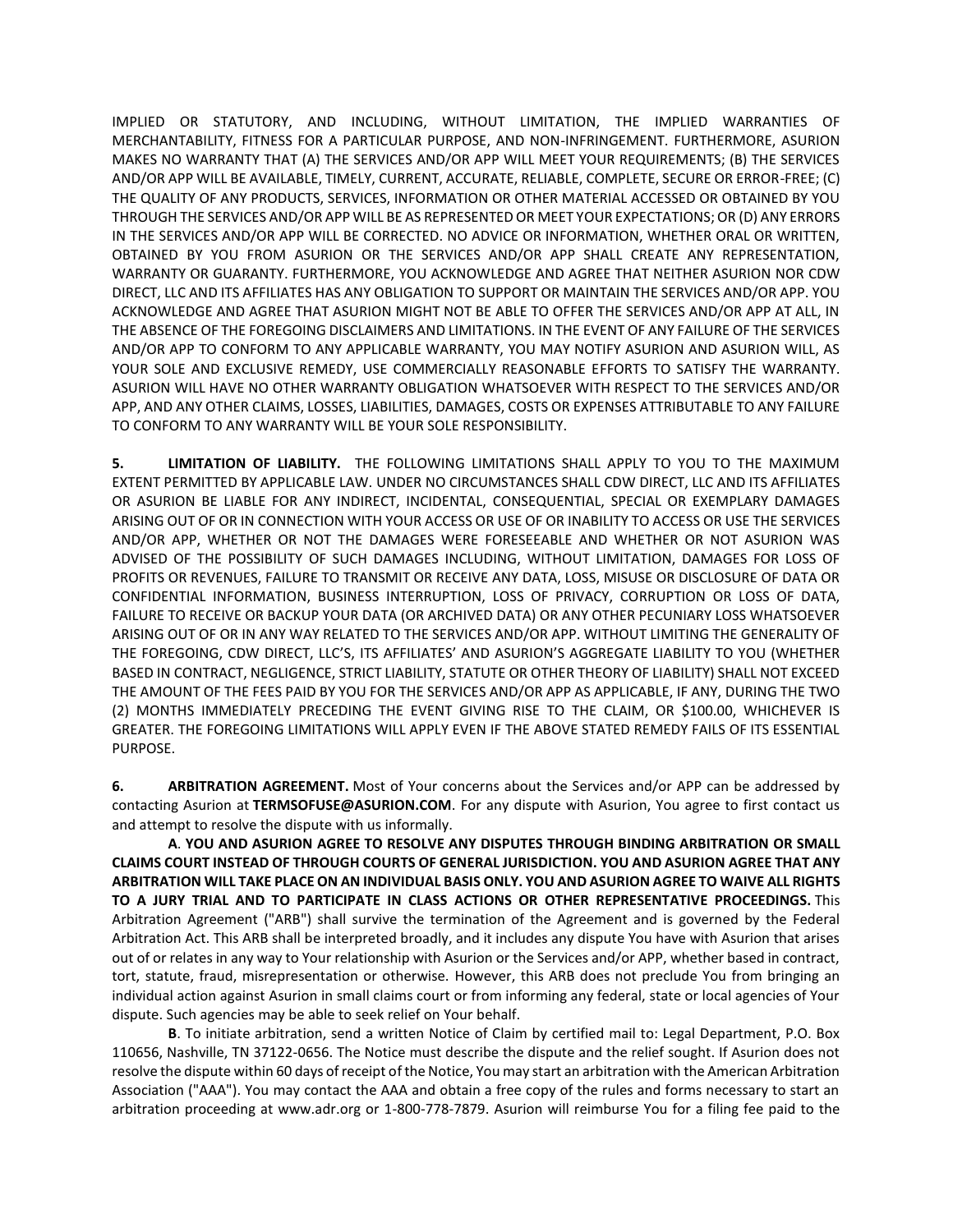AAA, and if You are unable to pay a filing fee, Asurion will pay it if You send a written request by certified mail to the Legal Department.

**C**. The arbitration shall be administered by the AAA in accordance with the Commercial Arbitration Rules and the Supplementary Procedures for Consumer Related Disputes ("Rules") in effect at the time the arbitration is started and as modified by this ARB. The arbitrator is bound by the terms of this ARB and shall decide all issues, with the exception that issues relating to the enforceability of this ARB may be decided by a court. If Your dispute is for \$10,000 or less, You may conduct the arbitration by submitting documents to the arbitrator or by telephone. If Your dispute is for more than \$10,000, Your right to hearings will be determined by the Rules. Unless otherwise agreed, any hearings will take place in the county/parish of Your mailing address. Asurion will pay all filing, administration and arbitrator fees for any arbitration, unless Your dispute is found by the arbitrator to have been frivolous or brought for an improper purpose under Federal Rule of Civil Procedure 11(b). In that case, the Rules govern payment of such fees.

**D**. The arbitrator shall issue a decision including the facts and law upon which his/her decision is based. If the arbitrator finds in Your favor and issues a damages award that is greater than the value of the last settlement offer made by Asurion or if Asurion made no settlement offer, and the arbitrator awards You any damages, Asurion will: (1) pay You the amount of the award or \$2,500, whichever is greater; and (2) pay Your attorney, if any, the attorney's fees and expenses reasonably incurred in the arbitration. While the right to the attorney's fees and expenses discussed above is in addition to any right You may have under applicable law, neither You nor Your attorney may recover duplicate awards of attorney's fees and expenses. Asurion hereby waives any right it may have under applicable law to recover attorney's fees and expenses from You if it prevails in the arbitration.

**E**. If You seek declaratory or injunctive relief, that relief can be awarded only to the extent necessary to provide You relief. **YOU AND ASURION AGREE THAT EACH PARTY MAY BRING CLAIMS AGAINST EACH OTHER ONLY IN AN INDIVIDUAL CAPACITY AND NOT IN A PURPORTED CLASS ACTION, CLASS ARBITRATION OR OTHER REPRESENTATIVE PROCEEDING.** Unless You and Asurion agree otherwise, the arbitrator may not consolidate Your dispute with the dispute of any other person and may not preside over any form of representative or class proceeding. If this specific provision of this ARB is found to be unenforceable, then the entirety of this ARB is null and void.

**7. CLAIM LIMITATION.** Unless otherwise allowed by applicable law, any claim related to the Services and/or APP shall be brought within one year of the events giving rise to the claim. Failure to assert any such claim during that one-year period results in the claim being forever waived and barred.

**8. THIRD-PARTY CONTENT.** The Services and/or APP may expose You to content, websites, products and services created or provided by parties other than Asurion ("third-party content"). Asurion does not review, endorse or assume any responsibility for third-party content and shall have no liability to You for access to or use of thirdparty content. You access or use third-party content at Your own risk and discretion, and You understand that this Agreement and Privacy Policy do not apply to that third-party content.

**9. INTELLECTUAL PROPERTY RIGHTS.** You agree that all copyrights, patents, trademarks, trade secrets and other intellectual property or proprietary rights associated with the Services and/or APP are the exclusive property of Asurion, and all such rights not expressly granted to You in this Agreement are hereby reserved and retained by Asurion. If You submit comments or ideas about the Services and/or APP, including ways to improve the Services and/or APP or other products or services ("Ideas"), You agree that Your submission is gratuitous, unsolicited and without restriction. It does not place Asurion under any fiduciary or other obligation, and Asurion is free to use the Idea without compensation to You and/or to disclose the Idea to anyone on a non-confidential basis. You further acknowledge that Asurion does not, by acceptance of Your submission, waive any rights to use similar or related ideas previously known to Asurion, or developed by its employees or obtained from sources other than You.

**10. INDEMNIFICATION.** You agree to indemnify, defend, and hold harmless CDW Direct, LLC and its Affiliates and Asurion from any claim, proceeding, loss, damage, liability or expense of any kind arising out of or in connection with the following: (a) Your use or misuse of the Services and/or APP; (b) Your alleged or actual breach of this Agreement; (c) Your alleged or actual violation of any applicable rule, law or regulation; (d) Your negligence or willful misconduct; or (e) Your alleged or actual violation of the intellectual property or other rights of third parties. Asurion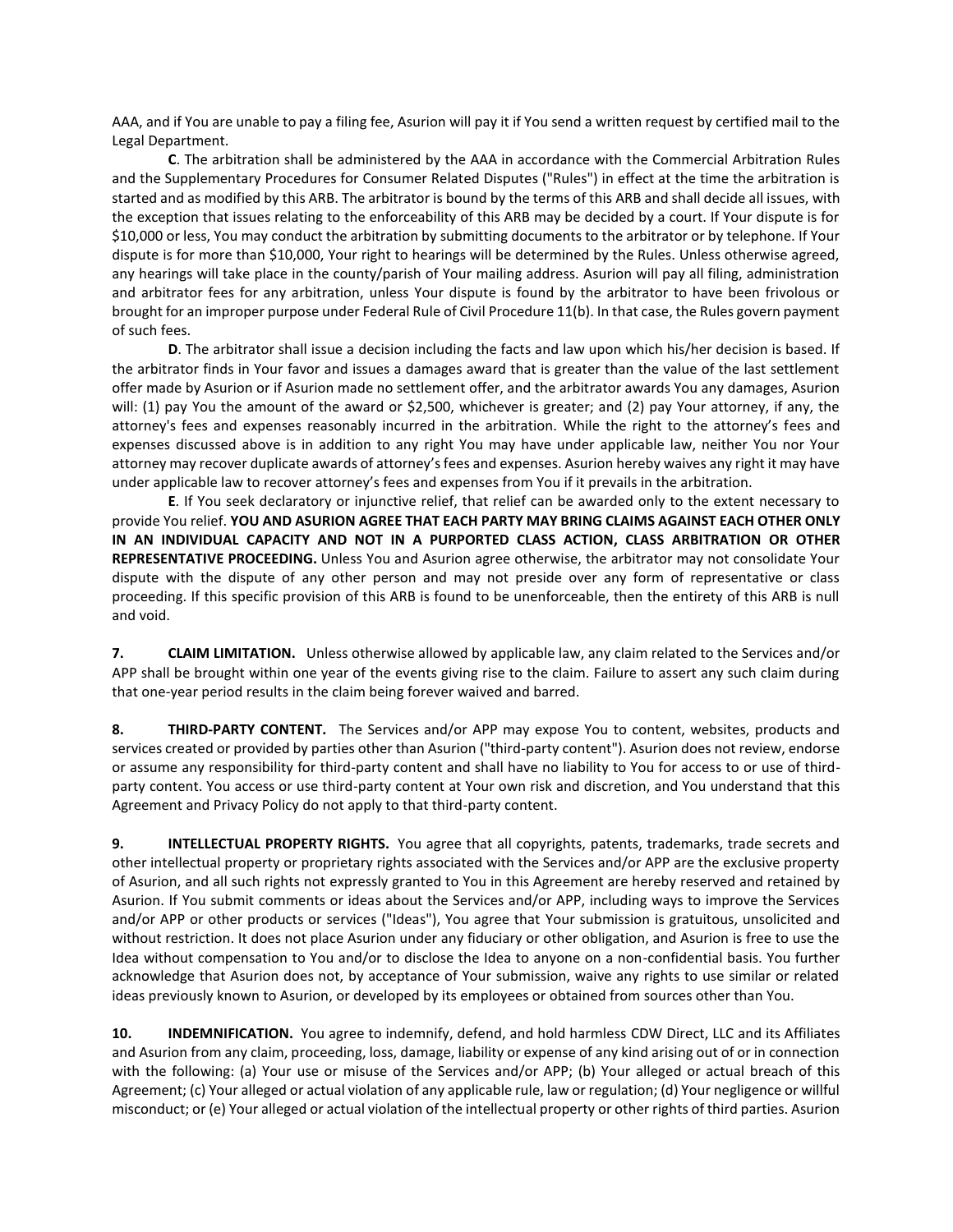reserves the right, at Your expense, to assume the exclusive defense and control of any matter which You are required to indemnify, and You agree to cooperate in that defense.

**11. ASSIGNMENT.** This Agreement and any rights or licenses granted hereunder may not be transferred or assigned by You, but may be transferred or assigned by Asurion, without restriction. Any attempted transfer or assignment in violation of this provision is null and void.

**12. SEVERABILITY & WAIVER.** If any term of this Agreement is found to be invalid or unenforceable, that term should be modified to the extent possible to make it valid or enforceable without losing its intent and purpose. If no such modification is possible, the term should be severed from this Agreement. Any failure to enforce a right or term of this Agreement shall not be deemed a waiver of that right or term.

**13. TERMINATION OR CHANGE OF THE APP AND SERVICES**. We reserve the right to suspend or terminate Your use of the APP or Services at any time and for any reason, including for abuse, excessive usage or failure to pay any fees or charges. We also reserve the right to change the scope or extent of the APP or Services at any time and for any reason. Any refund of fees or charges We may agree to pay in such circumstances will be limited to the fees You paid in the prior month for the APP or Services as applicable. You may receive a full refund of the cost of the Services if You terminate and cancel the APP and Services within 30 days of the purchase date.

**14. CDW AS THIRD PARTY BENEFICIARY.** CDW Direct, LLC and its Affiliates are third party beneficiaries of this Agreement and thereby have the right to enforce all applicable provisions of this Agreement against You as a third party beneficiary thereof.

**15. ENTIRE AGREEMENT & GOVERNING LAW.** This Agreement and the documents incorporated by reference constitute our entire agreement with respect to the Services and supersede any prior or contemporaneous agreements. This Agreement and Your relationship with Asurion shall be governed by and construed in accordance with the laws of the State of Tennessee, without regard to conflicts of law provisions. The application of the United Nations Convention on Contracts for the International Sale of Goods is expressly excluded.

# **Additional Terms specific to the APP**

**16. USE.** The APP is developed and provided by Asurion. The APP is intended for Your use only. You may download and use the APP only if You can form a binding contract with Asurion and You are not a person who is barred from downloading or using the APP by laws of the United States or any other applicable jurisdiction. The APP is operated from facilities in the United States, and Asurion makes no representation that the APP is appropriate or available for use in other locations. We cannot guarantee that the APP is compliant with any laws outside of the United States. You should not use the APP when traveling outside the United States and instead should use the contact telephone number internationally.

**17. LICENSE.** Asurion grants You a personal, revocable, non-transferable, non-exclusive limited right to access and use the APP solely as permitted by its functions. Asurion grants You no other rights, beyond what is expressly granted to You herein, and Asurion hereby reserves any and all other rights.

**18. FUNCTIONS.** The APP includes several functions, and Your ability to access those functions depends upon Your Device and Your agreement with Asurion and/or Your carrier. Asurion does not warrant that the APP will be compatible with or operable on Your Device or that any particular APP function will be available to You. You acknowledge and agree that not all of the APP functions may be available to You at all times or at any time. Your Device must be powered on and within Your network carrier's coverage area for the APP to operate. Asurion reserves the right to change, suspend or discontinue the APP and/or any of its functions at any time, for any reason and without notice or liability to You. It is Your responsibility to download any updates to the APP. Asurion will not assume any liability if You do not have the most current version of the APP on Your Device. Functions include but are not limited to: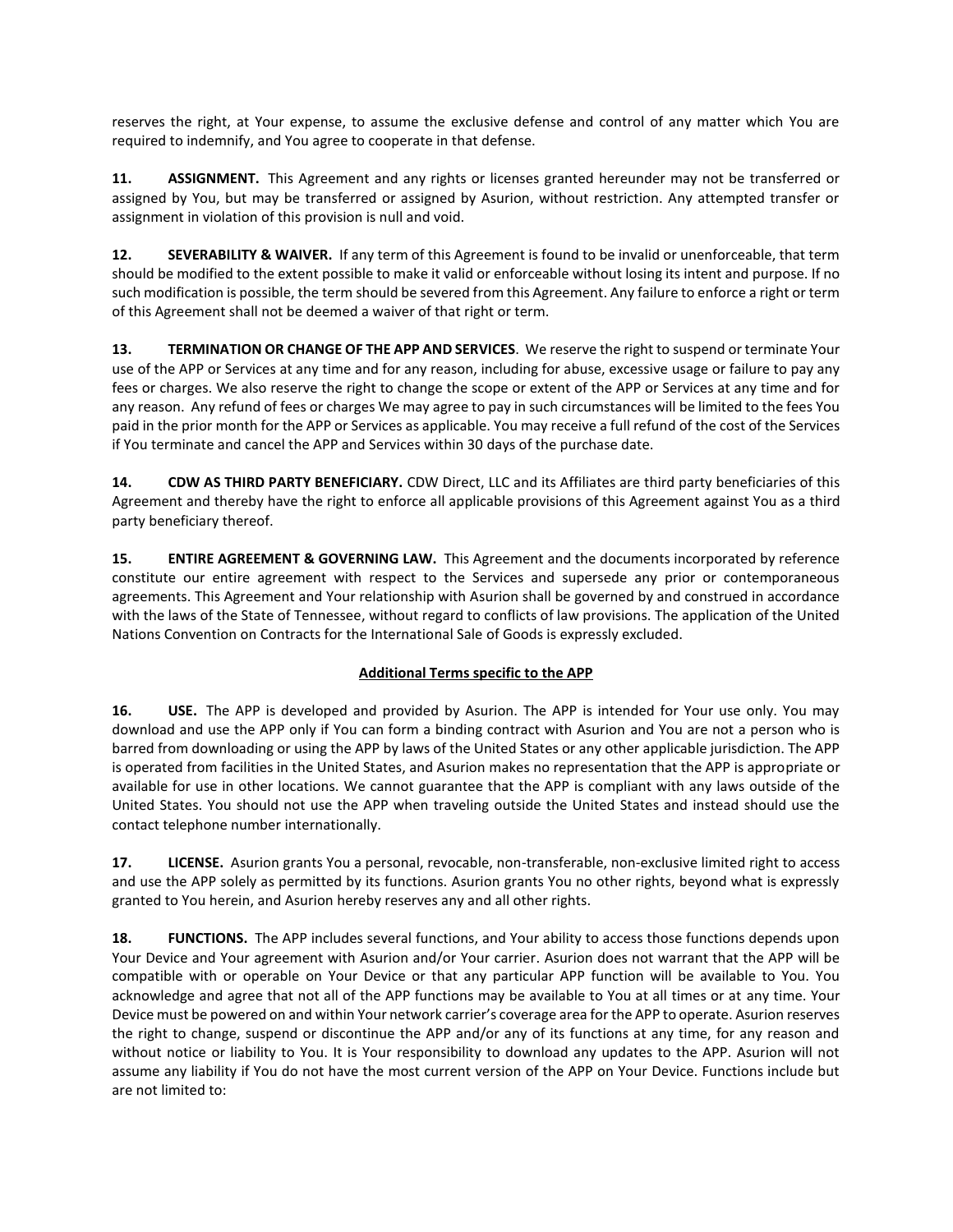- A. **CLICK-TO-CALL.** If available, the Click-to-Call function may allow You to call a representative for assistance. Your use of the function may convey certain information about Your Device to the representative, including, without limitation, Your settings information, Your performance and data usage, Your battery and storage levels, and information regarding Your installed apps.
- B. **CLICK-TO-CHAT.** If available, the Click-to-Chat function may allow You to interact with and receive assistance from a representative on Your Device. Your use of the function may convey certain information about Your Device to the representative, including, without limitation, Your settings information, Your performance and data usage, Your battery and storage levels, and information regarding Your installed apps.
- C. **REMOTE ACCESS.** If available, the Remote Access function may allow a representative to remotely access, with Your authorization, Your Device during a live call to assist You in managing some limited features on Your Device through Our software platforms or the platforms of our third party providers. You expressly consent to our support technicians remotely accessing Your Device and any other devices included in the services, as well as any data, videos, pictures, text messages or other content thereon. Your use of the function may convey certain information about Your Device to the representative, including, without limitation, Your settings information and information regarding Your files and content.
- D. **DATA COLLECTION AND USE.** If available, the APP may collect and convey certain data and information about Your Device. Information regarding Asurion's policies for privacy and security with regard to the gathering, use, and disclosure of the collected data and information is located in the Asurion privacy policy, available at [https://www.asurion.com/pdf/asurion-app-privacy-smb/.](https://www.asurion.com/pdf/asurion-app-privacy-smb/)

**19. PASSWORD & ACCOUNT INFORMATION.** You may be asked to provide an email address, mobile phone number, and/or other identifying information and create a password in order to access certain features and functions. If required, you agree that you will provide Asurion with complete and accurate information when creating Your account and using the APP. You are solely responsible for any activity that occurs on or in relation to Your account and for keeping Your password confidential, and You are solely liable for any damages resulting from Your failure to do so. Anyone with access to Your account or password can use the APP on Your Device. If You believe that the confidentiality of Your account or password has been compromised, You should change Your password immediately.

**20. COMMUNICATIONS.** You agree to receive electronic communications from Us related to Your use of the Applications ("Core Communications"), and You cannot opt out of receiving those Core Communications. You also agree to receive electronic communications from Us related to Your Device and the features available thereon, as well as Your use of that device ("Non-Core Communications"), and You can opt out of receiving those Non-Core Communications by following the "unsubscribe" instructions included in them. You agree that You are solely responsible for any charges or fees associated with Core and Non-Core Communications.

**21. RESTRICTIONS ON USE.** You shall not use the APP in any way that violates any applicable rules, laws or regulations or infringes any copyright, trademark or other intellectual property right of any third party or discloses a trade secret or confidential information. You shall not: (a) decompile, reverse engineer, disassemble, derive the source code of or decrypt the APP; (b) make any modification, adaptation, improvement, enhancement, translation or derivative work from the APP; (c) redistribute, rent, lease, loan, resell, sublicense, distribute, or otherwise transfer the APP to any third party; or (d) remove, obscure, or alter any proprietary notices (including any notice of copyright or trademark) of the APP.

**22. MISUSE.** You shall not misuse the APP, including, without limitation, using the APP in any manner that: (a) interferes with or interrupts the APP or any hardware, software, system or network connected with the APP; (b) stalks, harasses, threatens or harms any person or is otherwise invasive of another's privacy rights; (c) uses the Asurion functions on a device without permission; (d) tampers with or makes an unauthorized connection to any network, including, without limitation, the network of any wireless carrier; (e) disseminates viruses or other computer code, files or programs that interrupt, destroy or limit the functionality of the APP or any other computer software or hardware.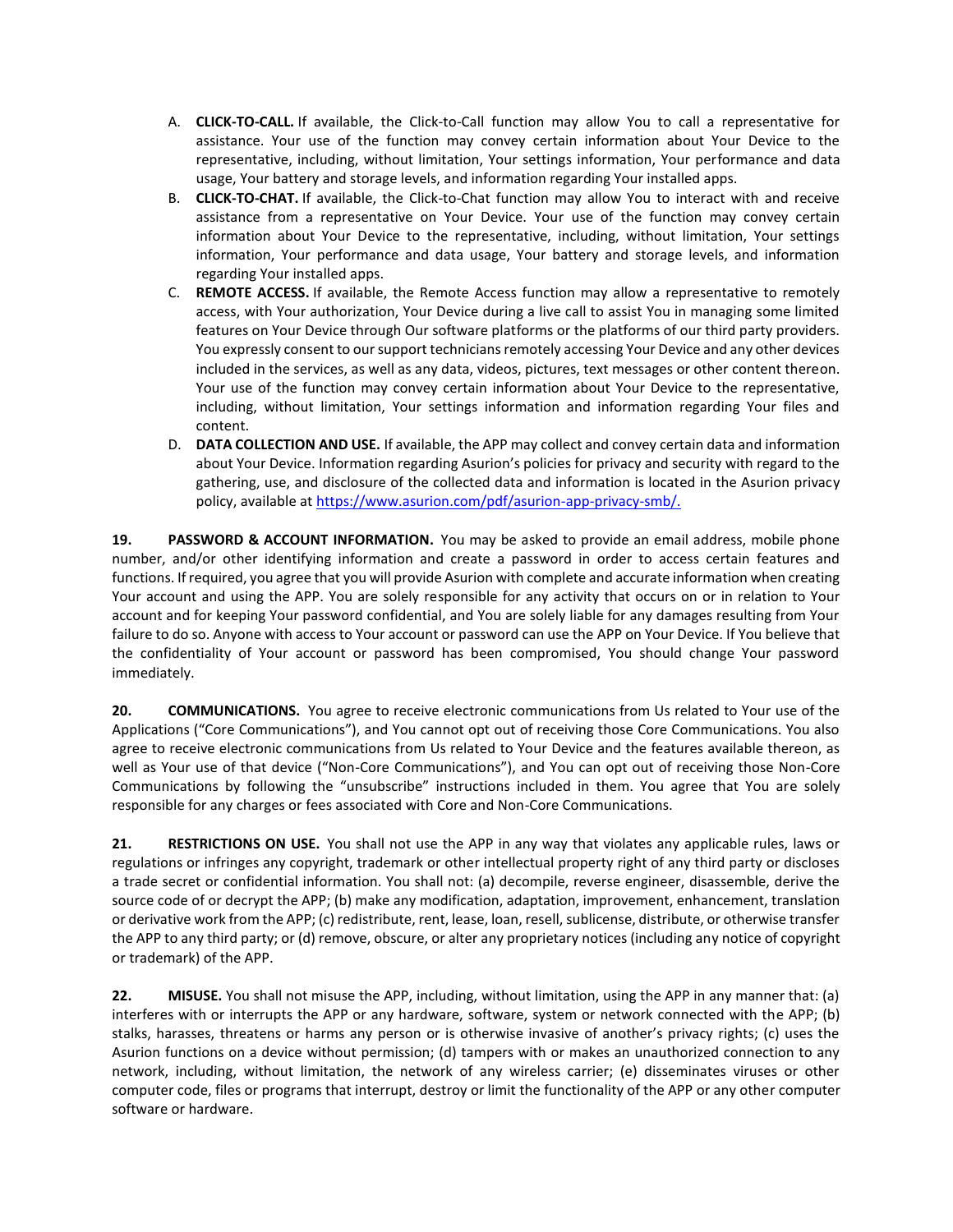**23. OPEN SOURCE AND THIRD-PARTY SOFTWARE.** The APP may include open source or third-party software, and Your use of the APP is subject to any licenses or agreements governing that software.

**24. COMPLIANCE WITH U.S. EXPORT LAWS.** By downloading the APP, You acknowledge that the APP is subject to U.S. Export law, and that You will comply with all domestic and international export laws and regulations that apply to the APP.

## **ADDENDUM FOR DOWNLOADS FROM THE APPLE APP STORE**

The following additional terms and conditions apply to You if You downloaded the APP from the Apple App Store ("iTunes-Sourced Software"). You acknowledge and agree that this Agreement is between You and Asurion only, and not Apple, and that Apple has no responsibility for the iTunes-Sourced Software or its content. Your use of the iTunes-Sourced Software must comply with the App Store Terms of Service. You acknowledge that Apple has no obligation whatsoever to furnish any maintenance and support services with respect to the iTunes-Sourced Software. In the event of any failure of the iTunes-Sourced Software to conform to any applicable warranty, You may notify Apple, and Apple will refund the purchase price of the iTunes-Sourced Software to You. To the maximum extent permitted by applicable law, Apple will have no other warranty obligation whatsoever with respect to the iTunes-Sourced Software, and any other claims, losses, liabilities, damages, costs or expenses attributable to any failure to conform to any warranty will be solely governed by this Agreement and any law applicable to Asurion. You acknowledge that Apple is not responsible for addressing any claims relating to the iTunes-Sourced Software or Your possession or use of the iTunes-Sourced Software, including, but not limited to: (i) product liability claims; (ii) claims that the iTunes-Sourced Software fails to conform to any applicable legal or regulatory requirement; and (iii) claims arising under consumer protection or similar legislation; and all such claims are governed solely by this Agreement and any law applicable to Asurion. You acknowledge that, in the event of any third-party claim that the iTunes-Sourced Software or Your possession or use of that iTunes-Sourced Software infringes intellectual property rights, Asurion, not Apple, will be solely responsible for the investigation, defense, settlement and discharge of any such claim to the extent required by this Agreement. You and Asurion acknowledge and agree that Apple and Apple's subsidiaries are third-party beneficiaries of this Agreement as relates to Your license of the iTunes-Sourced Software and that upon Your acceptance of this Agreement, Apple will have the right (and will be deemed to have accepted the right) to enforce this Agreement as relates to Your license of the iTunes-Sourced Software against You as a thirdparty beneficiary thereof.

*Asurion® and its logos are the trademarks of Asurion, LLC. All rights reserved. All other trademarks, service marks, and product brands that appear in the app are not owned by Asurion and are the property of their respective owners. Asurion is not affiliated with, sponsored by, or endorsed by the respective owners of the other trademarks, service marks and/or product brands that appear in the APP.*

## **Additional Terms specific to the Services:**

**A. Scope of the Services. The Services are developed and provided by Asurion.** The Services only include technical support for Your Supported Device and the operating systems and software applications either thereon or intended to be used thereon and technical support for the use of Your Supported Device with other devices and services manufactured to be compatible with Your Supported Device or intended to be connected thereto. The Services do not include, among other things, (a) assistance with third-party software or services that are not related to Your Supported Device; (b) installation of third-party software or OEM drivers not supported by Your Supported Device; (c) assistance with network coverage issues, such as dropped calls/data interruptions; (d) over-the-air updates to operating systems, firmware, or some software; (e) diagnostic support not related to Your Supported Device; (f) modification of Original Equipment Manufacturer ("OEM") software; (g) hardware and equipment setup and repair; (h) installation of non-sanctioned applications; (i) data migration between Supported Devices; (j) assistance with enterprise level software industry specific hardware or equipment.